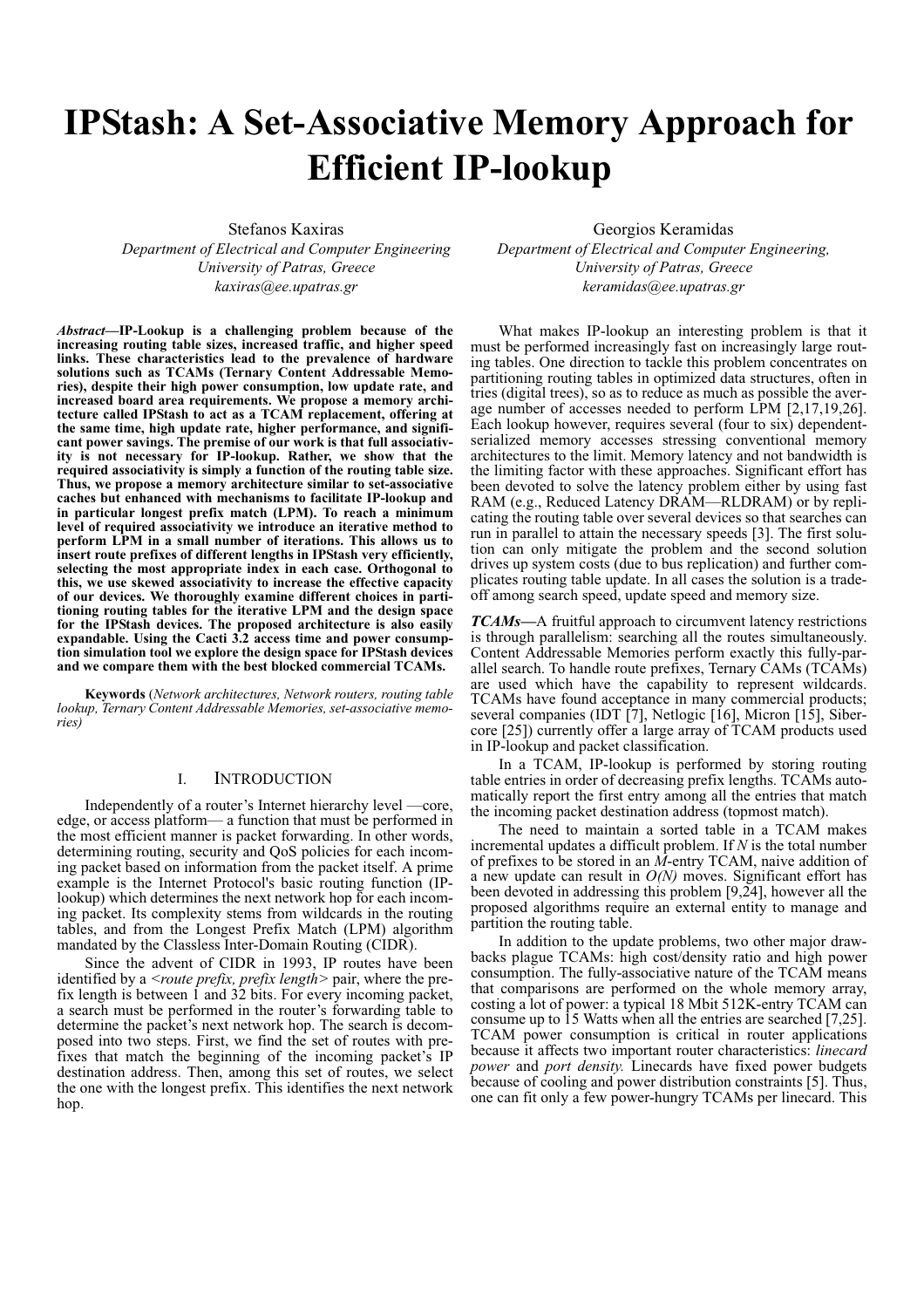in turn reduces port density —the number of input/output ports that can fit in a fixed volume— increasing the running costs for the routers.

Efforts to divide TCAMs into "blocks" and search only the relevant blocks have reduced power consumption considerably [7,16,18,21,29,30]. This direction to power management actually validates our approach. "Blocked" TCAMs are in some ways analogous to set-associative memories but in this paper we argue for pure set-associative memory structures for IPlookup: many more "blocks" with *less associativity* and *separation* of the comparators from the storage array. In TCAMs, blocking further complicates routing table management requiring not only correct sorting but also correct partitioning of the routing tables. Routing table updates also become more complicated. In addition, external logic to select blocks to be searched is necessary. All these factors further increase the distance between our proposal and TCAMs in terms of ease-of-use while still failing to reduce power consumption below that of a straightforward set-associative array.

More seriously, blocked TCAMs can only reduce average power consumption. Since the main constrain in our context is the fixed power budget of a linecard a reduction of average power consumption is of limited value —maximum power consumption still matters. As we show in this paper, the *maximum* power consumption of IPStash is less than the power consumption of a comparable blocked TCAM with full power management.

*IPStash—*To address TCAM problems we propose a new memory architecture for IP-lookup we call *IPStash*. It is based on the simple hypothesis that IP-lookup only needs associativity depending on routing table size; *not full associativity* (TCAMs) or *limited associativity* ("blocked" TCAMs). As we show in this paper this hypothesis is indeed supported by the observed structure of typical routing tables. IPStash is a set-associative memory device that directly replaces a TCAM and offers at the same time:

- **•** Better functionality: It behaves as a TCAM, i.e., stores the routing table and responds with the longest prefix match to a single external access. In contrast to TCAMs there is no need for complex sorting and/or partitioning of the routing table; instead, a simple route-prefix expansion is performed but this can happen automatically and transparently.
- Fast routing table updates: since the routing table needs no special handling, updates are also straightforward to perform. Updates are simply writes/deletes to/from IPStash.
- **•** Low power: Accessing a set-associative memory is far more power-efficient than accessing a CAM. The difference is accessing a very small subset of the memory and performing the relevant comparisons, instead of accessing and comparing the whole memory at once.
- Higher density scaling: One bit in a TCAM requires 10-12 transistors while SRAM memory cells require 4-6 transistors. Even when TCAMs are implemented using DRAM technology they can be less dense than SRAMs.
- **•** Easy expandability: Expanding the IPStash is as easy as adding more devices in parallel without the need for any complicated arbitration. The net effect is an increase of the associativity of the whole array.
- **•** Error Correction Codes: The requirement for ECC is fast becoming a necessity in Internet equipment. Intergrating ECC in IPStash (SRAM) is as straightforward as in set-associative caches but as of yet it is unclear how ECC can be efficiently implemented in TCAMs. In the latter case, all

memory must be checked for errors on every access since it is impossible to tell a no-match from a one-bit error.

*Contributions of this paper—*The contributions of this paper are as follows:

- **•** We propose a set-associative memory architecture enhanced with the necessary mechanisms to perform IP-lookup. Furthermore, we introduce an iterative method to perform Longest Prefix Match which results in very efficient storage of the routing tables in set-associative arrays. In addition, we show how *skewed associativity* can be applied with great success to further increase the effective capacity of IPStash devices.
- We exhaustively search the design space in two dimensions. First we examine the choices on how to partition routing tables for the iterative longest prefix match. The partitioning affects how efficiently the routing tables can fit in an IPStash. Second, we examine the design space of IPStash devices showing the trade-off between power consumption and performance.
- We introduce a power optimization that takes advantage of the iterative nature of our LPM search and selectively powers-down set-associative ways that contain irrelevant entries.
- We use real data to validate our assumptions with simulations. We use the Cacti tool to estimate power consumption and performance and we show that IPStash can be up to 64% more power efficient or 160% faster than the best commercial available blocked TCAMs.

Compared to our earlier proposal [\[8\]](#page-9-0) for a set associative memory for IP-lookup: i) we have resolved its major shortcoming which was the significant expansion of the route prefixes (which resulted in expanded routing tables twice their original size), ii) we introduce a new power-management technique leading to new levels of power-consumption efficiency and iii) while our earlier work concerned a specific point in the design space of set-associative memories for IP-lookup, in this paper we systematically explore a much larger space of possible solutions.

*Structure of this paper—*[Section II](#page-1-0) presents the IPStash architecture and our implementation of the LPM algorithm. In [Sec](#page-4-0)[tion III](#page-4-0) we show that IP-lookup needs associativity depending on the routing table size. [Section IV](#page-6-1) presents other features of the architecture. [Section V](#page-6-0) provides simulation results for power consumption and [Section VI](#page-8-1) discusses related work. Finally, [Section VII](#page-8-2) offers our conclusions.

# II. IPSTASH ARCHITECTURE

<span id="page-1-0"></span>The main idea of the IPStash is to use a set-associative memory structure to store routing tables. IPStash functions and looks like a set-associative cache. However, in contrast to a cache which holds a small part of the data set, IPStash is intended to hold a routing table in its entirety. In other words, it is the main storage for the routing table—*not a cache for it.*In this section we describe how routing tables can be inserted in a set-associative structure and how LPM is performed in this case.

## <span id="page-1-1"></span> *A IPStash Basics*

To insert routing prefixes in a set-associative structure —as opposed to a TCAM— we first need to define an index. Routing prefixes can be of any length but in reality there are no prefixes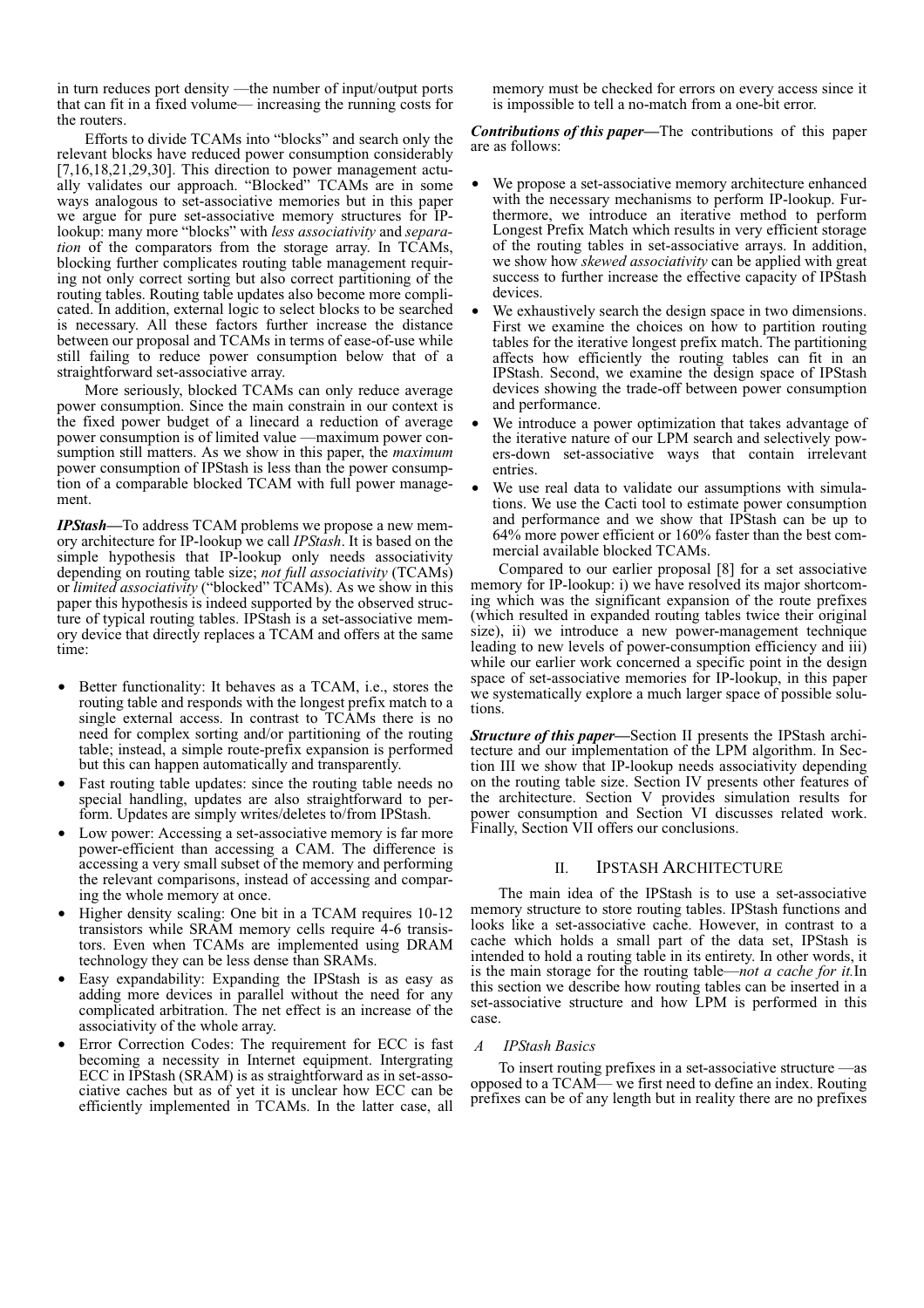

#### Fig. 1. IPStash with variable prefix tags

shorter than 8 bits. Thus, we can count on at least the 8 most significant bits as the index. Disregarding for a moment the inefficiency of such an indexing scheme, let us assume that we do insert routing prefixes in a set-associative structure using their 8 leftmost bits (most significant positions) as index. To retrieve a prefix from IPStash we also need a tag. Any nonwildcard bits beyond the 8 leftmost index bits then comprise the tag. Tags are variable in IPStash: 0 to 24 bits with an 8-bit index. The prefix length, stored with the tag, either as binary value or as a mask, defines the length of the tag and how many bits participate in the tag match. Fig. 1 shows a set of a set-associative array containing several prefix entries with different lengths. An incoming IP address can match many of them as in a TCAM. Viewed differently, the variable tag match provides the same functionality as the TCAM wildcards. The key observation here is that routing prefixes have their wildcard bits always bundled together in the right side (least significant positions) affording us variable tags and easy implementation of variable-tag match.

Of course, to perform LPM we need to select the longest of all the matching prefixes in a set. To do this we need another level of *length arbitration* after the tag match that gives us the longest matching prefix. Again, the prefix length, stored with the matching tags, is used in comparisons to select the longest prefix. If the prefix length is stored as a binary value it is expanded into a full bit mask. The maximum length can be found by comparing the masks with a combinatorial circuit or using a *length arbitration* bus with as many lines as the maximum prefix length. Arbitration works as follows: When multiple tags match simultaneously, they assert the wire that corresponds to their prefix length. Every matching tag sees each other's length and a self-proclaimed winner outputs its result on the output bus. All other matching tags withdraw.

As mentioned above an 8-bit index and especially the MSB bits would be disastrous for the associativity requirements for a large routing table. Conflict chains would be unacceptably long. In the next subsections we show two things. First, how we can increase the index to address a larger number of sets. Second, how we can partition the routing table into classes, each with its own index, to dramatically increase the efficiency of storing a routing table in a set-associative array. Both of these techniques are driven by the structure of the routing tables which we analyze next.

#### *B Routing Table Characteristics*

Many researchers have observed a distinct commonality in the distribution of prefix lengths in routing tables [17,19,26] that stems from the allocation of IP addresses in the Internet as a result of CIDR. This distribution is *not* expected to change



Fig. 2. Prefix length distribution (from 1999 to 2003)

<span id="page-2-0"></span>significantly with time [6]. [Fig. 2](#page-2-0) shows the distribution of prefix lengths for four tables taken from [22] and from different time periods (from 1999 to 2003). We can easily draw some general conclusions —also noted by other researchers— from the graphs in [Fig. 2:](#page-2-0) the distribution is the same for all tables regardless of their size and creation date. With respect to the actual prefix lengths: 24-bit prefixes comprise about  $60\%$  of the tables; prefixes longer than 24 bits are very few (about 1%); there are no prefixes less than 8 bits; the bulk (about 97%) of the prefixes have lengths between 16 and 24 bits.

#### *C Prefix expansion and index selection*

A straightforward method to increase the index is to use a controlled prefix expansion technique to expand prefixes to larger lengths. For example, we can expand prefixes of lengths 8,9,10, and 11 all to length 12 thus having the opportunity to use up to 12 bits as index.

The controlled prefix expansion creates comparably very few additional expanded prefixes at these short lengths simply because they are very few short prefixes to begin with. This, however, is not true for all prefix lengths as it can be seen in [Fig. 2](#page-2-0). As we expand prefixes into larger and larger lengths, routing-table inflation becomes a significant problem.

Unfortunately, it is desirable to expand prefixes to large lengths in order to gain access to the "best" indexing bits. Fig. 3 shows the *bit entropy* for prefixes of length 16 to 20 (upper graph) and 21 to  $24$  (lower graph). The y-axis is the prefix length, the x-axis represents the bits (up to bit 24), and the zaxis is the entropy of the bits. Bit entropy is the bit's apparent randomness —how un-biased it seems towards one or zero. The higher the entropy the better the bit for indexing. Indexing with high entropy bits will help to spread references more evenly across the memory minimizing the associativity requirements. MSB bits have very low entropy and are really unsuitable for indexing. Regardless of prefix length, the best bits for indexing start from bit 6 and reach the prefixes' maximum length.

The above analysis suggests expansion of prefixes to large lengths and selection of the right-most (non-wildcard) bits as index —prefix expansion creates high entropy bits. Even if we could accept routing-table inflation, prefix expansion alone is not sufficient for efficient storage of a routing table into a setassociative structure —even with a very good index, a single hashing of the routing table still results in unacceptably large associativity.

#### *D Class Partitioning and Iterative LPM*

To address this problem, we introduce an iterative LPM where we search for progressively shorter prefixes. This allows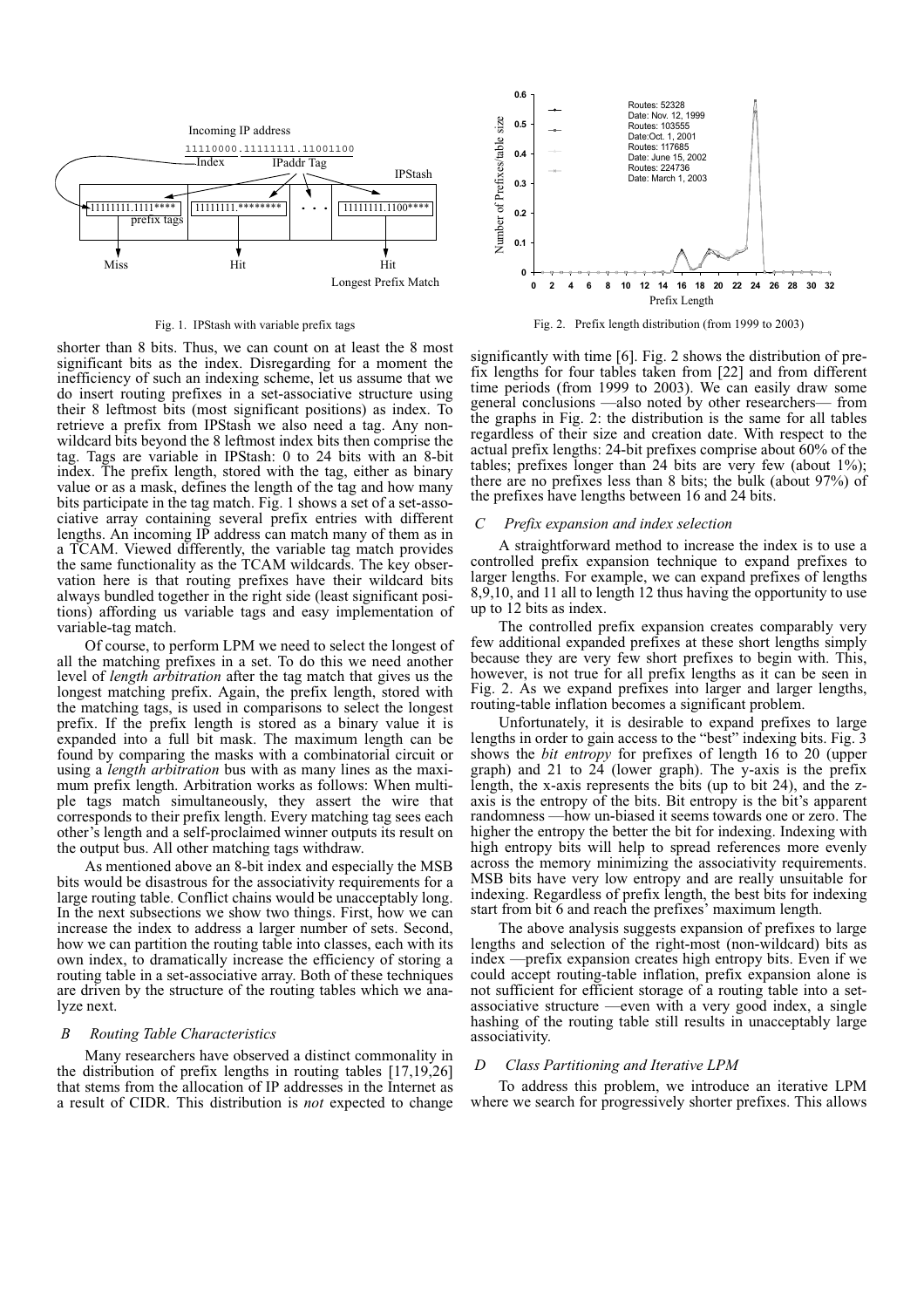

Fig. 3. Bit entropy for prefixes 16- to 24-bits long (based on 8 routing tables)

us to treat each prefix length independently of all others. Thus, we can insert, for example, prefixes of length 32 into IPStash using the most appropriate index; similarly, we insert prefixes of length 31,30,29,..., using again the most appropriate index from the available non-wildcard bits. To perform LPM we start by searching the longest prefixes using their corresponding index to retrieve them. We repeat with progressively shorter prefix lengths until we find the first match —the LPM.

But iterating over 24 prefix lengths (lengths 32 to 8) is impractical. First, it would make some searches unacceptably slow if we had to try several different lengths until we found a match. Second, it would introduce great variability in the hit latency which is clearly undesirable in a router/network processor environment.

Our solution is to partition prefixes into a small set of classes and iterate over the classes. For example, we can partition the routing table into the following classes:

- **• Class 1** contains all the prefixes from 21 to 32 bits. Any 12 (or any other number if we chose so) of the first 21 bits can be used for indexing —bits above 21 are wildcard bits.
- **• Class 2** contains all the prefixes from 17 to 20 bits. Any 12 bits of the first 17 can be used as an index, but bits 18 to 20 contain wildcards.
- **• Class 3** contains all the prefixes from 8 to 16 bits. Only this class —the last class containing the shortest prefixes requires prefix expansion of the shorter prefixes to guarantee the availability of the index bits.

Class partitioning is nothing more than a definition of the index (consequently of the tag) for a set of prefix lengths. It allows us to *re-hash* a routing table multiple times, each hash using an optimal index. Fig.  $\overline{4}$  shows the associativity requirements for 8 routing tables when they are single-hashed (single class), doubly-hashed (2 classes) and triply-hashed (3 classes). The benefit from more than 3 classes is little; we have not seen significant improvement going from 3 to 4 classes. The optimal class partitioning depends on the actual routing table to be stored and can change over-time. Thus, IPStash is configurable with respect to the classes used to store and access a routing table.



Fig. 4. Associativity requirements with 1, 2, and 3 classes for 8 routing table

#### *E A working example*

To put it all together Fig. 5 shows how the index and tag are extracted from a prefix belonging to some class. The class boundaries define the range of prefix lengths that belong to the class. The lower class boundary guarantees that no bit below that boundary can be a wildcard bit for the prefixes belonging to the specific class. Thus, the index can always be safely chosen from bits below the lower class boundary. Any bits below the lower class boundary besides the index bits form the *fixed tag* of the prefix while non-wildcard bits above the lower class boundary form the *variable* part of the prefix tag. The length of the prefix is used to form a mask that controls exactly how many bits of the tag participate in the tag match. This mask is stored with the tag in each entry.

To insert a prefix in IPStash we first assign it to a class, extract its index and form its tag by concatenating its fixed tag parts with the variable part. In the same time we form the mask stored with the tag that controls tag match (Fig. 6).

To perform LPM in IPStash we iteratively search all classes until we find a match. For each class we take the incoming IP address, extract the class index and form the corresponding tag to be compared against the stored prefix tags (Fig. 7). The IP address tag is a full tag containing all the IP address bits but when it is compared to the stored prefix tags the corresponding masks control which bits participate in the comparison and which bits are ignored (Fig. 7).

#### *F Skewed associativity*

Although there are significant gains going from a single hash (single class) of the routing table to wo and three hashes (2 and 3 classes) —possibly accompanied by a prefix expansion to secure an index for the shortest class— Fig. 4 shows that there are still considerable associativity requirements even for triplehashing. Our second proposal, *orthogonal* to class partitioning, for increasing hashing effectiveness and decreasing associativity requirements is based on Seznec's idea of a skewed associativity [23]. Skewed associativity can be applied in IPStash with great success. The basic idea of skewed associativity is to use different indexing functions for each of the set-associative ways. Thus, items that in a standard cache would compete for a place in the same set because of identical indexing across the ways, in a skewed-associative cache map on different sets. One way to think about skewed associativity is to view it as an additional increase of the *entropy* of the system by the introduction of additional randomness in the distribution of the items in the cache.

The left upper graph of Fig. 8 shows how RT5 is loaded into an "unlimited-associativity" IPStash using 12 bits for index and the three class approach—without restriction to the number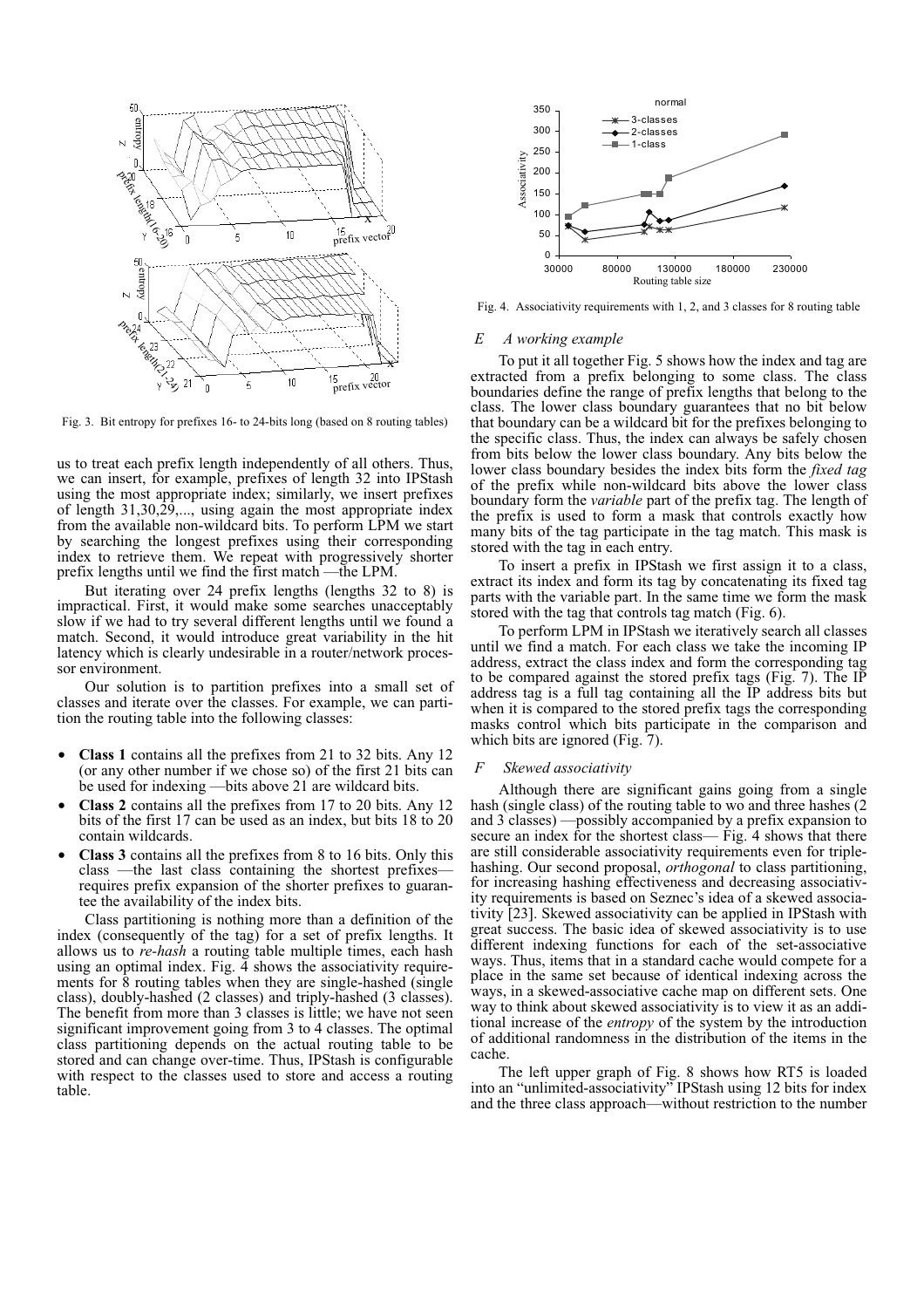

Fig. 5. Index and Tag of a prefix



Fig. 6. Prefix insertion into IPStash



Fig. 7. Tag match in IPStash

of ways. The horizontal dimension represents the sets and the vertical dimension the set-associative ways. As it is depicted in the graph, RT5 needs anywhere from 23 to 89 ways. If RT5 was forced into a 64-way IPStash anything beyond 64 in the graph would be a conflict. Despite the random look of the graph, the jagged edges do in fact represent order (structure) in the system. It is the order introduced by the hashing function. The effect of skewing (shown in the right graph of Fig. 8) is to smooth-out the jagged edges of the original graph.

We use a simple skewing technique, XORing index bits with tag bits rotated once for each new skewed index. Details can be found in [\[8\]](#page-9-0). Because many a time we do not have enough available tag bits we create only a few distinct skewed indices regardless of the hardware associativity and apply each skewed index to multiple ways. Although this technique might not give us optimal results it has the desirable characteristic of curbing the increase in power consumption due to the multiple distinct decoders.

The effect of skewed associativity is shown in Fig. 9 which compares the associativity requirements with and without skewing and for 1,2, and 3 classes for all 8 routing tables. The bene-



Fig. 8. Original IPStash and skewed IPStash



Fig. 9. Skewed-Associativity requirements with 1, 2, and 3 classes for 8 routing tables

fits are significant across all cases, comparable and additive to the benefits from multiple hashing. A distinct effect of skewing is to "linearize" the required associativity curves and bring them very close to the best possible outcome as it is further analyzed in [Section III.](#page-4-0)

# <span id="page-4-0"></span>III. DETAILED ANALYSIS OF MEMORY REQUIREMENTS

Up until now we have discussed required associativity as a function of the routing table size. In this section we examine the memory overhead when we try to fit a routing table into a fixedassociativity IPStash. A significant difference between IPStash and a TCAM is that the TCAM can fit a routing table with exactly the same number of entries as its nominal capacity, while IPStash has some inherent capacity inefficiencies due to imperfect hashing. The inefficiencies are divided into two kinds:

**•** Inefficiency stemming from the increased size of the routing tables because of prefix expansion in the shortest class to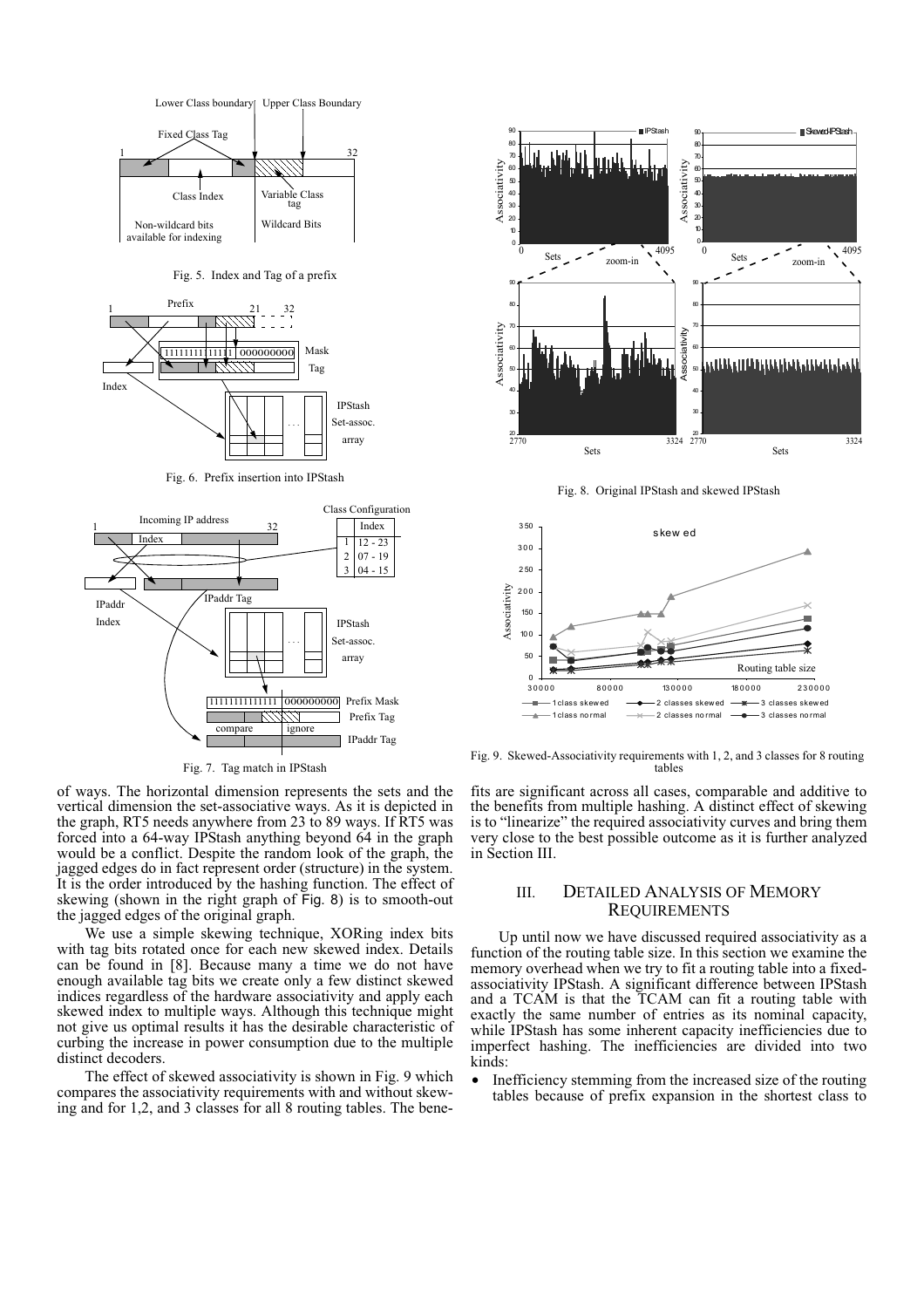

Fig. 10. Memory bounds and max associativity vs index bits for all the tables

secure a desired index.

**•** Inefficiency stemming from imperfect hashing of the routing tables. Assuming that IPStash's associativity equals the routing table's required associativity, this inefficiency is nothing else than the empty slots left in the sets where the associativity is less than maximum.

Our approach to assess memory overhead in IPStash is to exhaustively study the choices for different indices and class configurations per index. We examine several different index lengths from 8 to 16 bits. For a given index, we select a class configuration, which —for simplicity— is common to all 8 routing tables we use. We have also examined class configurations tailored individually for each routing table which gives us a small additional benefit. Imbedded in the class configuration is the prefix expansion in the shortest class. Fig. 10 shows the normalized memory overhead (lower part) and required associativity (upper part) for all the tables used in this paper. In all cases, the class configuration that minimizes the average memory overhead of the 8 routing tables is shown.

Detailed results are presented in Table I which shows the effect of the index on the number of the expanded prefixes and on the memory overhead (for both skewed and non-skewed cases). Fig. 10 and Table I show that as the number of index bits grows, memory overhead is increasing and the required associativity is decreasing. In both cases, the trends are exponential. On one hand we are seeking low associativity for an efficient implementation of IPStash. On the other, increasing the index to decrease associativity, increases both capacity inefficiencies of IPStash: we have to both store larger expanded tables and the empty slots left in sets correspond to a larger percentage of wasted memory in low associativity.

This is clear in Fig. 11 which shows the relationship of the



Fig. 11. Associativity and Routing table size

required associativity (skewed case) to the initial size for our eight routing tables. As we can see this relationship is remarkably linear —which implies good scalability with size— and holds for all indices, albeit at different slopes. The slope of a curve in this graph ("slope") is a measure of the hashing efficiency: the optimal slope ("opt") for each index is *1/sets*. The ratio of the slope to its optimal is a measure of its closeness to the optimal.

The most important observation here is that although the slopes of the curves are quite near the theoretical optimal slopes in each case, *small indices are closer to the optimal slopes than longer indices confirming increasing inefficiency with index length.*

To conclude, the choic of the index must strike a fine balance between the memory overhead to store a routing table and its associativity requirements. Both memory size and associativity negatively affect power consumption and performance of an actual IPStash device.

The above analysis pertains to information (memory overhead, required associativity) that we extract solely from routing tables. The rest of the paper deals with the analysis of architectural trade-offs in the context of designing a memory structure optimized for IP-lookup. This is the topic of [Section V](#page-6-0) where we use the Cacti tool to study this problem.

|  |  | TABLE I. Required memory for different indices (average values for 8 tables) |  |  |  |  |  |  |
|--|--|------------------------------------------------------------------------------|--|--|--|--|--|--|
|--|--|------------------------------------------------------------------------------|--|--|--|--|--|--|

| <b>INDEX</b> | <b>SETS</b> | <b>CLASS</b><br>3      | <b>CLASS</b><br>2 | <b>CLASS</b><br>1 | <b>EXPAN</b><br><b>SION</b><br>$\frac{0}{0}$ | MEM-<br><b>ORY</b><br><b>OVHD</b> | <b>MEMORY</b><br><b>OVHD</b><br>(SKEWED) |
|--------------|-------------|------------------------|-------------------|-------------------|----------------------------------------------|-----------------------------------|------------------------------------------|
| 8            | 256         | $1,12,15$ <sup>1</sup> | 16, 16, 19        | 20,20,32          | 0.29                                         | 1.35                              | 1.018                                    |
| $\mathbf Q$  | 512         | 1,13,17                | 18,18,21          | 22, 22, 32        | 0.67                                         | 1.44                              | 1.03                                     |
| 10           | 1K          | 1,14,17                | 18,18,21          | 22, 22, 32        | 1.51                                         | 1.61                              | 1.046                                    |
| 11           | 2K          | 1,15,18                | 19, 19, 22        | 23, 23, 32        | 3.44                                         | 1.85                              | 1.102                                    |
| 12           | 4K          | 1,15,18                | 19, 19, 22        | 23, 23, 32        | 3.45                                         | 2.26                              | 1.23                                     |
| 13           | 8K          | 1,16,18                | 19, 19, 22        | 23, 23, 32        | 7.65                                         | 3.22                              | 1.46                                     |
| 14           | 16K         | 1,17,19                | 20, 20, 23        | 24, 24, 32        | 26.26                                        | 4.84                              | 1.936                                    |
| 15           | 32K         | 1,18,19                | 20, 20, 23        | 24, 24, 32        | 55.4                                         | 5.76                              | 2.53                                     |
| 16           | 64K         | 1,19,20                | 16, 16, 19        | 24, 24, 32        | 115.62                                       | 8.75                              | 3.5                                      |

1. Classes are described by the tuple: (Lower bound, Index LSB, Upper bound)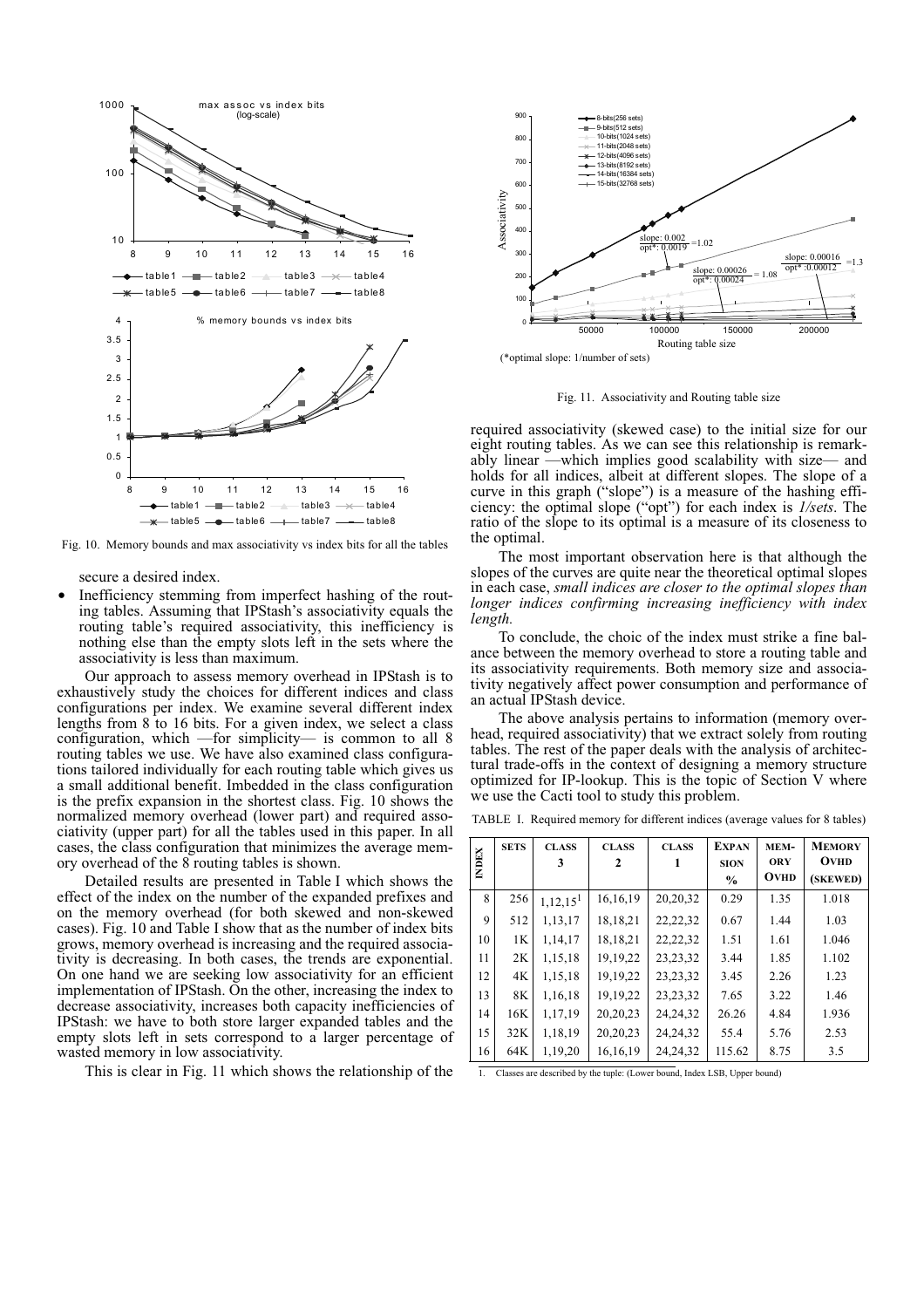TABLE II. Ultra-18 (SiberCore) power characteristics

|                                     |                        | <b>ALL BLOCKS SEARCHED</b>    | <b>1 BLOCK SEARCHED</b> |                               |  |
|-------------------------------------|------------------------|-------------------------------|-------------------------|-------------------------------|--|
| <b>SEARCH</b><br><b>RATE</b> (MSPS) | <b>POWER</b><br>(WATT) | <b>POWER PER</b><br>Mb (WATT) |                         | <b>POWER PER</b><br>Mb (WATT) |  |
| 50                                  | 4.44                   | 0.247                         | 13.32                   | 0.74                          |  |
| 66                                  | 5.7                    | 0.317                         | 16.92                   | 0.94                          |  |
| 83                                  | 6.81                   | 0.378                         | 21.34                   | 1.186                         |  |
| 100                                 | 7.91                   | 0.439                         | 25.88                   | 1.438                         |  |

# <span id="page-6-1"></span>IV. OTHER FEATURES OF THE ARCHITECTUES

#### *A Incremental Updates*

According to [\[3\]](#page-8-0) many network equipment design engineers share the view that it is not the increasing size of the routing tables but the super-linear increase in the number of updates that is going to hinder the development of next generation internet devices. The requirement for a fast update rate is essential for a router design. This is true because the routing tables are hardly static [6,10,14]. A real life worst-case scenario that routers are called to handle is the tremendous burst of BGP update packets that results from multiple downed links or routers. In such unstable conditions the next generation of forwarding engines requires bounded processing overhead for updates in the face of several thousand route updates per second.

Routing table update has been a serious problem in many TCAM-based proposals. The problem is that the more one optimizes the routing table for a TCAM the more difficult it is to modify it. Many times updating a routing table in a TCAM means inserting/deleting the route externally, re-processing the routing table, and re-loading it on the TCAM (a situation that stands for the trie based lookup schemes). In other proposals, there is provision for empty space distributed in the TCAM to accommodate a number of new routes before re-processing and re-loading the entire table is required [24]. This extra space, however, leads to fragmentation and reduces capacity. The updating problem becomes more difficult in "blocked" TCAMs where additional partitioning decisions have to be taken.

In contrast, route additions in IPStash are straightforward: a new route is expanded to the prefixes of the appropriate length if needed (no resorting is required), and it is inserted into the IPStash as any other prefix during the initial loading of the routing table. Deletions are also straightforward: the deleted route is presented to the IPStash to invalidate the matching entries having the same length as the deleted route.

# *B Expanding the IPstash*

As a result of CIDR, the trend for routing table sizes is a rapid increase over the last few years. It is hard to predict routing table sizes 5 —or, worse, 10— years hence. Thus, scaling is a required feature of the systems handling the Internet infrastructure, because they should be able to face new and partly unknown traffic demands.

IPStash can be easily expanded. There is no need for additional hardware and very little arbitration logic is required, in contrast to TCAMs which need at least a new priority encoder and additional connections to be added to an existing design. We consider this as one of the main advantages of our proposal. Adding in parallel more IPStash devices *increases associativity*. Length arbitration to select the longest match across multiple devices is now expanded outside the devices with a 32-bit wired-or arbitration bus which is a hierarchical extension of the length-arbitration bus discussed in [Section](#page-1-1) II.A. Further details can be found in [\[8\].](#page-9-0)

TABLE III. Cacti power and timing results for a 512k-entry IPStash device with 32 way associativity

| <b>IPSTASH</b><br><b>CONFIGURATION</b> |                |              | <b>ACCESS</b><br><b>TIME</b> | <b>CYCLE</b><br><b>TIME</b> | <b>MAX</b><br>FREO. | <b>MAX</b><br>THR. | <b>POWER</b><br>AT 100 |
|----------------------------------------|----------------|--------------|------------------------------|-----------------------------|---------------------|--------------------|------------------------|
| <b>INDEX</b><br><b>BITS</b>            | <b>BANKS</b>   | <b>ASSOC</b> | (NS)                         | (NS)                        | (MHZ)               | (MSPS)             | <b>MSPS</b><br>(WATT)  |
| 8                                      | 64             | 32           | 15.19                        | 5.66                        | 177                 | 59                 |                        |
| 9                                      | 32             | 32           | 6.11                         | 2.04                        | 491                 | 163                | 16.14                  |
| 10                                     | 16             | 32           | 5.18                         | 1.72                        | 582                 | 194                | 9.23                   |
| 11                                     | 8              | 32           | 5.4                          | 2.28                        | 439                 | 146                | 4.93                   |
| 12                                     | $\overline{4}$ | 32           | 4.36                         | 2.09                        | 479                 | 159                | 2.8                    |
| 13                                     | 2              | 32           | 5.71                         | 2.56                        | 391                 | 130                | 2.02                   |
| 14                                     | 1              | 32           | 8.53                         | 4.45                        | 225                 | 75                 |                        |

# <span id="page-6-0"></span>V. DETAILED EXPLORATION OF THE DESIGN **SPACE**

We used Cacti 3.2 tool [28] to estimate performance and power consumption of IPStash. Cacti iterates over multiple cache configurations until it finds a configuration optimized for speed, power, and area. For a level comparison we examine IPStash and TCAMs at the same technology integration (0.15u).

To increase capacity in IPStash we add more associativity. This stems from the linear relation of routing table size and required associativity. We extended Cacti to handle more than 32-ways, but as of yet we are unable to validate these numbers. Thus, we use Cacti's ability to simulate multi-banked caches to increase size and associativity at the same time. In Cacti, multiple banks are accessed in parallel and are intended mainly as an alternative to multiple ports. We use them, however, to simulate higher capacity and associativity.

Our basis for comparison is the *Ultra-18* (18Mbit, 512K IPv4 entries) TCAM from *SiberCore* [25]*.* Ultra-18 is presently the top-of-line TCAM<sup>1</sup>. Table III shows the power characteristics of the Ultra-18. Since in our study we cannot scale IPStash arbitrarily (because of Cacti's powers-of-two restrictions) we chose to scale the TCAMs instead. Detailed characteristics presented in Table II allow us to project Ultra-18 power consumption for specific capacities. Our approach is to use IPStash memory overhead factors presented in Table I to scale TCAM capacity. For example, a 512K-entry IPStash with a 12-bit index has a memory overhead of 1.23 meaning that it can store a routing table of about  $512/1.23 = 416K$  entries. Thus, we compare against a TCAM with same *scaled* capacity, i.e., a TCAM with 416K entries.

We use Cacti to study various configurations (adjusting associativity, number of sets, and number of banks) of a 512Kentry IPStash. An entry in our case contains the maximum number of prefix bits —aside from index bits— plus the corresponding mask (e.g., for a 12 bit index,  $20+20 = 40$  bits for tag), and data payload (8-bit port number). Table III shows power and latency results for some of the possible configurations where the associativity (of each bank) is fixed at 32. Power results are normalized for the same throughput —e.g., 100 *Million Searches Per Second* (*Msps*), a common performance target for many TCAMs. We restrict solutions to those with a memory overhead less than 2 (Table I). The reasoning is that TCAMs also have a hidden memory overhead to support wildcards which is exactly 2.

<sup>&</sup>lt;sup>1</sup> Recently (Feb.-2004) Netlogic Microsystems released a new TCAM using 0.13u process technology.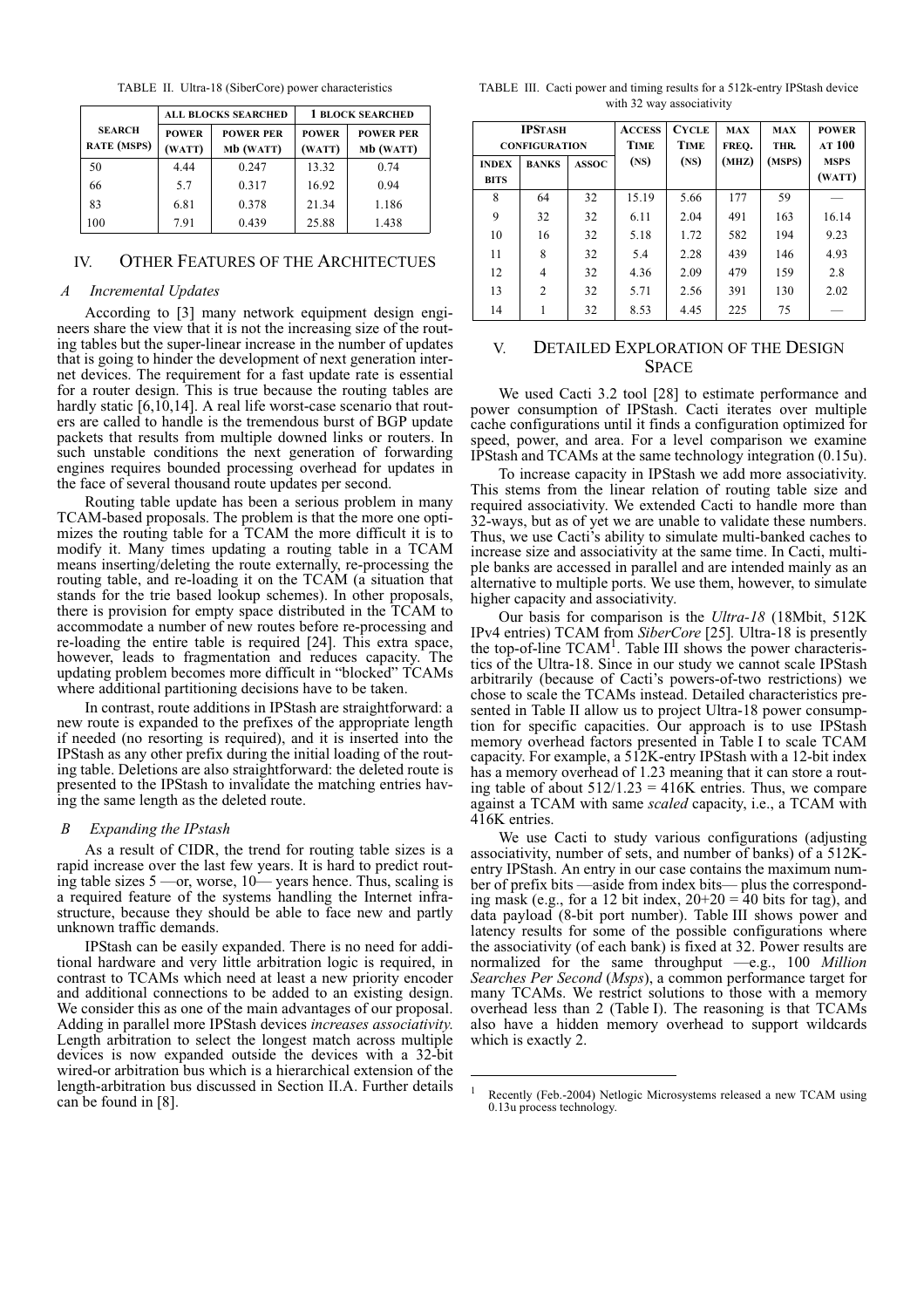Two more changes are needed in Cacti to simulate IPStash. The first is the extra wired-or bus required for length arbitration. The arbitration bus adds both latency and power to each access. Using Cacti's estimates we compute the overhead to be less than 0.4 Watts (at 100 Msps). Our estimates for the arbitration bus are based on the power and latency of the cache's bitlines. We consider length arbitration as a separate pipeline stage in IPStash which, however, does not affect cycle time —address decoders define cycle time in all cases. The second change concerns the support for skewed associativity. Skewed index construction (rotations and XORs) introduces negligible latency and power consumption to the design. However, a skewed-associative IPStash requires separate decoders for the wordlines something Cacti does not do on its own. We compute latency and power overhead of the separate decoders in all cases. We conclude that the skewed-associative IPStash is slightly *faster* than a standard IPStash while consuming about the same power. The reason is that the decoders required in the skewed-associative case are faster than the monolithic decoder employed in the standard case. At the same time although each of the small decoders consumes less power than the original monolithic decoder, all of them together consume slightly more power.

With our modifications, Cacti shows that a 512K-entry, 32 way, IPStash easily exceeds 100 Msps. In any configuration, pipeline cycle time is on the order of 2 to 5 ns. Power consumption at 100 Msps starts at 2.13 W (including length arbitration and skewing overhead) with a 13-bit index and increases with decreasing index. In the extreme case of an 8-bit index, power is overwhelming mainly due to routing overhead (among banks). Power results are normalized for the same throughput (100 Msps) instead of frequency. Thus, the operational frequency of IPStash may not be the same as in TCAMs —it is in fact higher. Results are analogous for the 200 Msps level performance.

Results for the 32-way IPStash configurations show a clear trade-off between power and performance. In the next section we introduce a power management technique for IPStash and present results for the most appealing configurations in terms of power *or* performance in the entire design space of IPStash devices.

#### *A Power Management in IPStash*

As we have shown in the previous section, for the same performance, IPStash power consumption is significantly lower than the announced minimum power consumption of the Ultra-18 with optimal power management. Power management in the TCAM typically requires both optimal partitioning of the routing tables and external hardware to selectively power-up individual TCAM blocks.

In this section we introduce a novel power management technique for IPStash that is simple, transparent, and often very effective. The concept is to assign *favorite* —but not necessarily *exclusive*— associative ways or banks of ways to different prefix classes. In the following we refer to banks of ways but our discussion applies equally well to individual associative ways. The hope is that, for the most part, different classes end up occupying different banks. Since in our LPM we search classes consecutively, when a class occupies specific banks we restrict our search solely to those.

This power management technique can be implemented with very little hardware. First, we assign favorite banks to sets of classes in a very simple manner: Class 1 (the largest) favors the leftmost banks while the combination of Class 2 and Class 3 favors the rightmost banks. All the classes intermix somewhere the middle. "Bank-favoritism" is exhibited on prefix insertion only: we simply steer Class-1 prefixes to the left and Class-2



Fig. 12. Power vs. Speed for optimized (power managed) and un-optimized IPStash compared to a state-of-the-art TCAM. In each case, *Pareto* curves denote the best options in the design space.

and 3 prefixes to the right. For each bank two bits describe three possibilities for its contents: i) contains Class-1 prefixes only, ii) contains Class-2 and Class-3 only, iii) contains all three classes. Depending on the class we are searching in our LPM, only the relevant banks participate in the access and search.

Cacti incorporates a simple model to simulate multi-bank caches which is applicable in our case. Cacti considers each bank as fully independent: every bank has its own independent address and data lines. Cacti includes a routing overhead that represents power and time penalty for driving address and data lines to each bank.

Assuming a 512k-entry IPStash with 16 banks each consisting of 16 ways, our simulations show that 84% of the total associativity is devoted to pure set-associative ways (57% associativity for Class-1 prefixes, 27% for the Class-2 and Class-3 prefixes) and 16% of the associativity is devoted to mixed classes. This means that upon arrival of an incoming packet, in the first lookup (Class-1) only 73% of the banks  $(12 \text{ banks})$ need to be searched and only 42% of the banks (7 banks) are needed for the other two sequential searches. Average power consumption in this case is reduced by 37.8%.

Fig. 12 presents results for all possible configurations (1 to 64 banks, 4 to 32 associativity per bank) of a 512K IPStash with indices of 11-14 bits. The horizontal dimension represents the maximum search rate (in Msps) that a specific IPStash can achieve and the vertical dimension represents maximum power *reduction* compared to the *scaled* power consumption of the ULTRA-18 TCAM with full memory management. All power results are normalized for the same throughput —100 Msps.

IPStash power consumption without any power management is 61% lower compared to the fully-power-managed ULTRA-18. When we employ power management in IPStash, a further improvement in power consumption is achieved. In our case, power management introduces negligible overhead, needing no additional external hardware or effort. Considering the search throughput, IPStash devices easily exceed the current top-of-the-line performance of 100 Msps. In some configurations more than 250 Msps are achieved.

#### *B Effects of Packet Traffic on Power and Latency*

As we have discussed, the concept for longest prefix match in IPStash is to iteratively search prefix classes —usually three in our study— for progressively shorter prefixes until a match is found. For the analysis in [Section V](#page-6-0) we assume worst case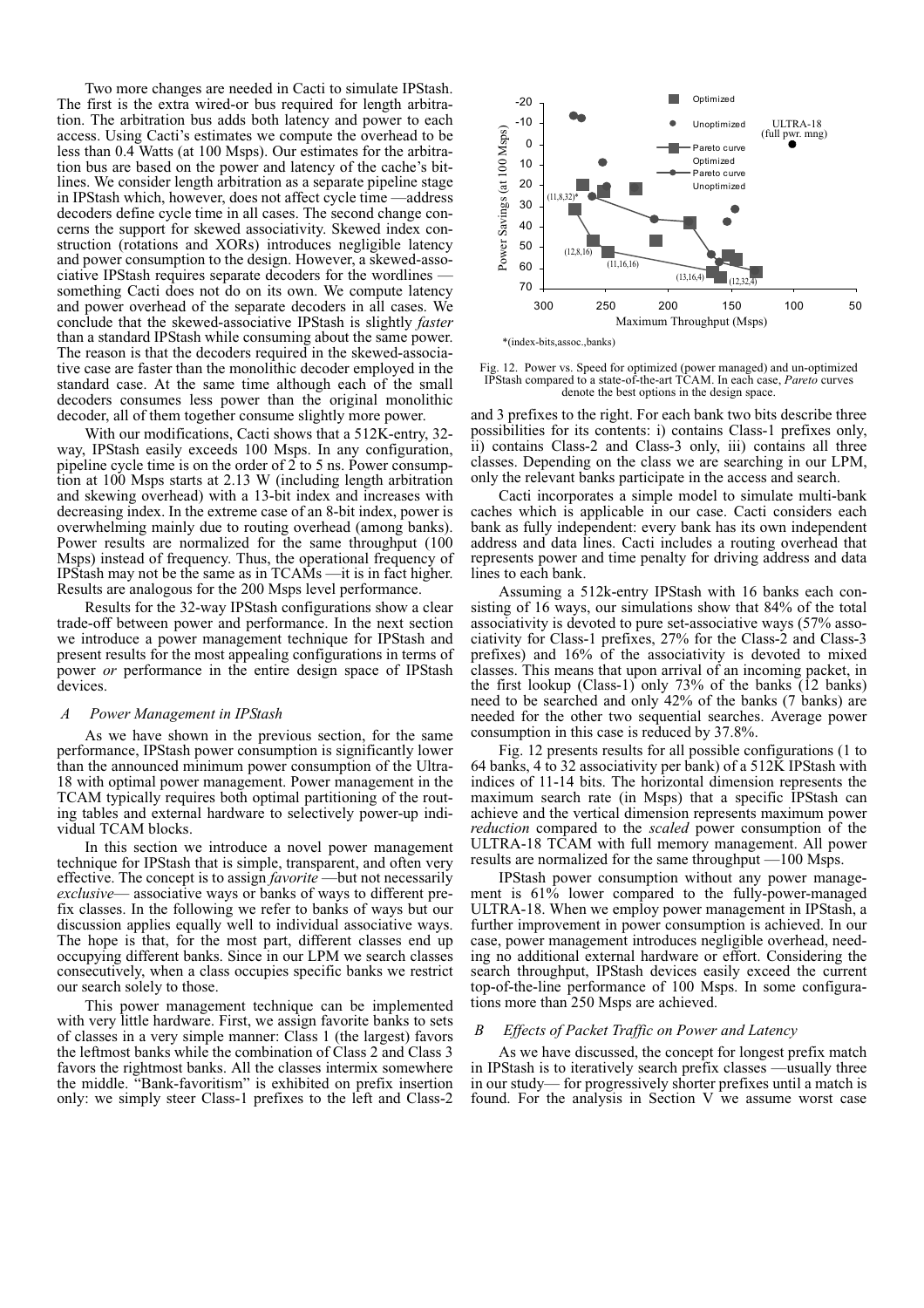# behavior, that is, *all classes are always searched regardless of where the first hit occurs*.

In reality, we can stop the search on the first (longest) match. As more incoming IP addresses hit, for example, on Class 3 prefixes (the first class searched), fewer memory accesses per search are required, thus both average search latency and power consumption are reduced. An optimized IPStash device should operate in this fashion. The distribution of hits to classes for a specific traffic trace determines the benefits in power and latency. Assuming a uniform distribution of hits to three classes we can reduce power and latency by a factor of 1/3.

Although many organizations, make packet traces publicly available trough the National Laboratory for Applied Network Research (NLANR) [20], privacy considerations dictate the anonymization of IP addresses. Unfortunately, this prevents us from obtaining reliable hit-distribution results when we use anonymized traffic with non-anonymized routing tables. We note here, that the hit distribution for some expected traffic can drive the initial class selection. It might be beneficial to opt for a sub-optimal class selection (in terms of memory-overhead and required associativity) which, however, optimizes the average number of accesses per search.

# VI. RELEATED WORK

<span id="page-8-1"></span>TCAMs offer good functionality, but are expensive, power hungry, and less dense than conventional SRAMs. In addition, one needs to sort routes to guarantee correct longest prefix match. This often is a time and power consuming process in itself. Two solutions for the problem of updating/sorting TCAM routing tables have been recently proposed [9,24]. The problem of power consumption in TCAM-based routers attracts significant attention by researchers. Liu [12] uses a combination of pruning techniques and logic minimization algorithms to reduce the size of TCAM-based routing tables. However, power consumption still remains quite high. Zane, Narlikar and Basu [29] take advantage of the effort of several TCAM vendors to reduce power consumption by providing mechanisms to enable and search only a part of a TCAM much smaller than the entire TCAM array. The authors propose a bit-selection architecture and partitioning technique to design a power-efficient TCAM architecture. In [18], the authors propose to place TCAMs on separate buses for parallel accesses and introduce a paged-TCAM architecture to increase throughput and reduce power consumption. The idea of a "paging" TCAM architecture is further explored in [21,30] in order to achieve new levels of power reduction and throughput. Our proposal is similar in spirit but distinctly different in implementation since we advocate separation of storage (in an SRAM set-associative memory array) and search functionality (variable tag match and length arbitration). We believe that this separation results in the most efficient implementations of the "blocking" or paging concept. Furthermore, our effort is centered in fitting a routing table in the most efficient manner in the least associative array possible.

Many researchers employ caches to speed up the translation of the destination addresses to output port numbers [1,2,4,13,27]. Studies for Internet traffic [19] show that there is a significant locality in the packet streams that caching could be a simple and powerful technique to address per-packet processing overhead in routers. Most software-based routing table lookup algorithms optimize the usage of cache in general purpose processors, such as algorithms proposed in [4,19].

Our approach is different from all previous work. Instead of using a cache in combination with a general-purpose processor or an ASIC routing machine, we use a stand-alone set-associative architecture. IPStash offers unparalleled simplicity compared to all previous proposals while being fast and powerefficient at the same time.

## VII. CONCLUSIONS

<span id="page-8-2"></span>In this paper, we propose a set-associative architecture called IPStash which abandons the TCAMs in IP-lookup applications. IPStash overcomes many problems faced by TCAM designs such as the complexity needed to manage the routing table, power consumption, density and cost. IPStash can be faster than TCAMs and more power efficient while still maintaining the simplicity of a content addressable memory.

The recent turn of the TCAM vendors to power-efficient blocked architectures where the TCAM is divided up in independent blocks that can be addressed externally justifies our approach. Blocked TCAMs resemble set-associative memories, and our own proposal in particular, but their blocks are too few, their associativity is too high, and their comparators are embedded in the storage array instead of being separate. In our mind, we see no reason to use a fully-associative, ternary, contentaddressable memory to do the work of a set-associative memory.

What we show in this paper is that associativity is a function of the routing table size and therefore need not be inordinately high as in blocked TCAMs with respect to the current storage capacities of such devices. What we propose is to go all the way, and instead of having a blocked fully-associative architecture that inherits the deficiencies of the TCAMs, start with a clean set-associative design and implement IP-lookup on it. We show how longest prefix match can be implemented by iteratively searching *classes* of (increasingly) shorter prefixes. Prefix classes allow us to hash the routing table multiple times (each time using an optimized index) for insertion in IPStash. Multiple-hashing coupled with skewed associativity results in a required associativity for routing tables impressively close to optimal.

Using Cacti, we study IPStash using 8 routing table sizes and find that it can be more than twice as fast as the top-of-theline TCAMs while offering up to 64% power savings (for the same throughput) over the announced minimum power consumption of commercial products. In addition, IPStash exceeds 250 Msps while the state-of-the-art performance for TCAMs (in the same technology) currently only reaches about 100 Msps.

We believe that IPStash is the natural evolutionary step for large-scale IP-lookup from TCAMs to associative memories. We are working on expanding IPStash to support many other networking applications such as IPv6, NAT, MPLS, the handling of millions of "flows" (point-to-point Internet connections) by using similar techniques as in IP-lookup.

### ACKNOWLEDGEMENTS

This work is supported by Intel Research Equipment Grant #15842.

# **REFERENCES**

- [1] J. Baer, D. Low, P. Crowley, and N Sidhwaney. Memory Hierarchy Design for a Multiprocessor Lookup Engine. Pact 2003, Septemper 2003. [2] G. Cheung and S. McCanne, "Optimal Routing Table Design for IP
- Address Lookups Under Memory Constraints." *IEEE INFOCOM*, pp. 1437-44, 1999.
- <span id="page-8-0"></span>[3] E. Chang, B. Lu and F. Markhovsky, "RLDRAMs vs. CAMs/SRAMs", Part 1 and 2, in CommsDesign, 2003.
- [4] T. Chiueh and P. Pradhan, "Cache Memory Design for Network Proces-